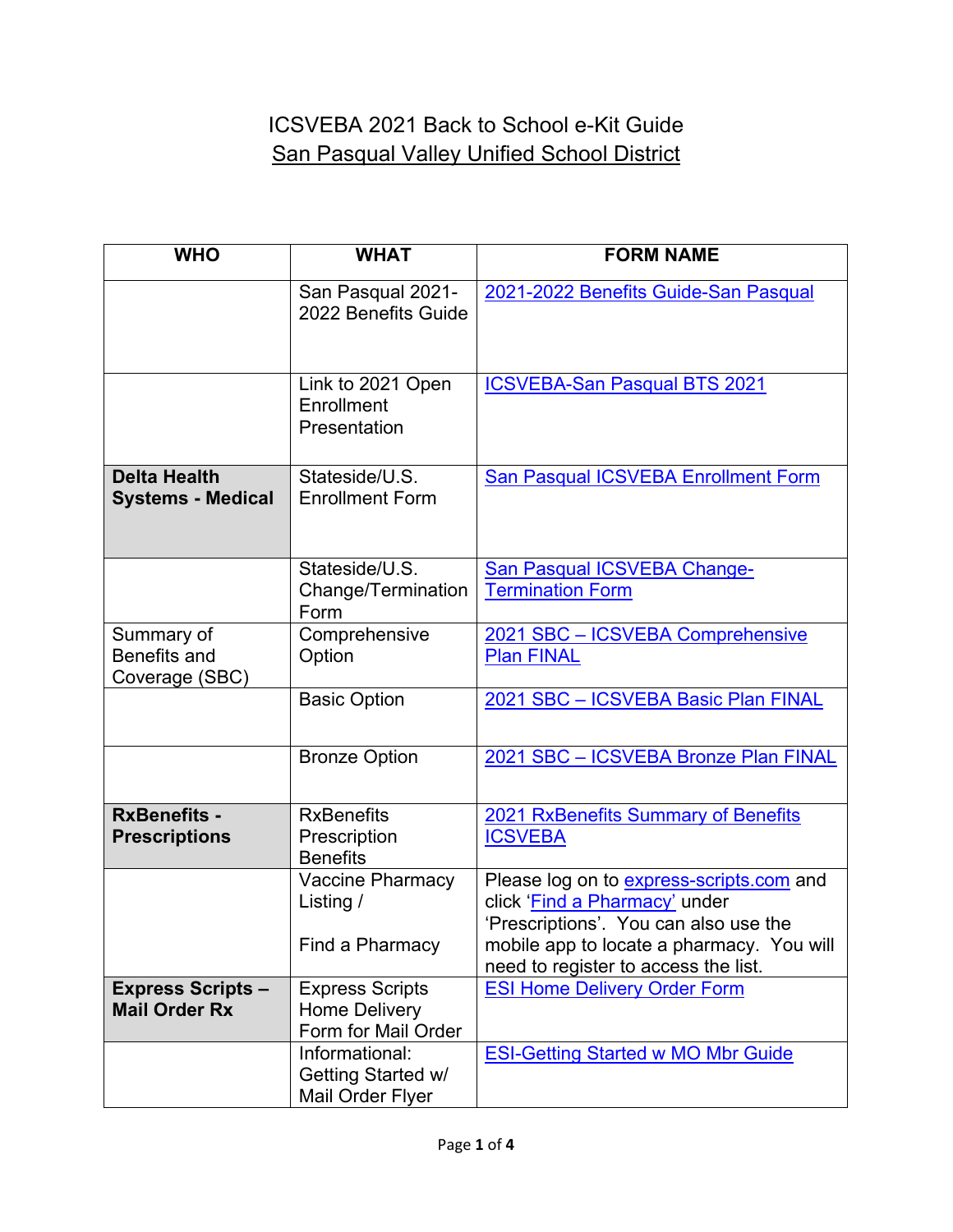|                                                                                                                                            | Informational:<br>Mobile App - best<br>to find real time                                  | <b>ESI-Mobile App</b>                                        |
|--------------------------------------------------------------------------------------------------------------------------------------------|-------------------------------------------------------------------------------------------|--------------------------------------------------------------|
|                                                                                                                                            | provider list                                                                             |                                                              |
| <b>Beacon Health</b><br><b>Options - Mental</b><br><b>Health</b>                                                                           | <b>Mental Health</b><br>Summary of<br><b>Benefits</b>                                     | 2021 Beacon EAP Behavioral Health<br><b>Benefits Summary</b> |
|                                                                                                                                            | EAP Info                                                                                  | <b>Beacon Trifold EAP ICSVEBA</b>                            |
| <b>SIMNSA - Medical</b>                                                                                                                    | <b>Mexico Benefits</b><br><b>Enrollment Form</b>                                          | <b>SIMNSA Enrollment Form</b>                                |
|                                                                                                                                            | <b>Mexico Benefits</b><br>Change/Termination<br>Form                                      | <b>SIMNSA Change Form</b>                                    |
| Summary of<br>Benefits &<br>Coverage (SBC)                                                                                                 | <b>SBC for SIMNSA</b><br>2021-2022                                                        | 2021 SBC SIMNSA 5-5-250                                      |
| <b>IVSJPA - Dental &amp;</b><br><b>Vision</b>                                                                                              | Dental/Vision<br><b>Enrollment Form</b>                                                   | <b>IVSJPA Enrollment Form</b>                                |
|                                                                                                                                            | Dental/Vision<br><b>Control Form</b><br>(Change/Term<br>Form)                             | <b>IVSJPA Change Form</b>                                    |
|                                                                                                                                            | Vision Out-of-<br><b>Network Claim</b><br>Form                                            | <b>IVSJPA Vision Claim Form</b>                              |
|                                                                                                                                            | Administrative<br>Soluntions, Inc.<br><b>IVSJPA Portal</b>                                | www.asischools.com                                           |
| Svmetra-<br><b>Basic Group Life &amp;</b><br><b>Voluntary Life with</b><br><b>Accidental Death &amp;</b><br><b>Dismemberment</b><br>(AD&D) | <b>Voluntary Life</b><br><b>Enrollment Form</b>                                           | <b>Enrollment Form-CA Life Only</b>                          |
|                                                                                                                                            | <b>Beneficiary Change</b><br>Form for Basic<br>Group Life and/or<br><b>Voluntary Life</b> | <b>Change of Beneficiary</b>                                 |
|                                                                                                                                            | Name Change<br><b>Request Form</b>                                                        | <b>Name Change Request Form</b>                              |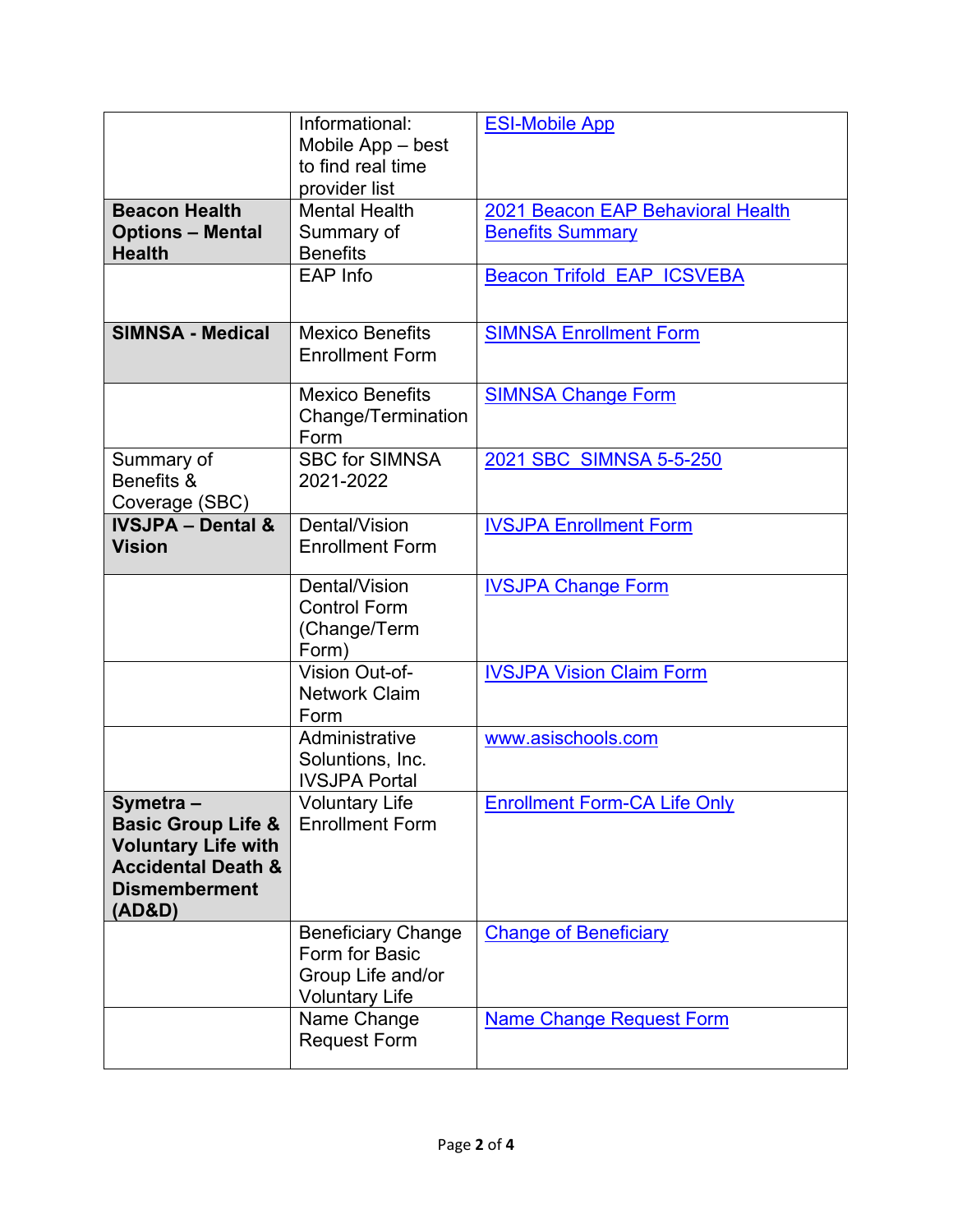|                                                                                        | <b>Address Change</b><br><b>Request Form</b>                                                                                       | <b>Address Change Request Form</b>       |
|----------------------------------------------------------------------------------------|------------------------------------------------------------------------------------------------------------------------------------|------------------------------------------|
|                                                                                        | Policy Change Form                                                                                                                 | <b>Policy Change Form</b>                |
|                                                                                        | Evidence of<br>Insurability (EOI)<br><b>Instructions</b>                                                                           | <b>EOI-How to fill out</b>               |
|                                                                                        | Evidence of<br>Insurability (EOI)<br>Form                                                                                          | <b>EOI-CA</b>                            |
|                                                                                        | <b>Life Claim Forms</b>                                                                                                            | <b>Death Claim Packet</b>                |
|                                                                                        | Life Portability Kit                                                                                                               | <b>Portability Application and Info</b>  |
|                                                                                        | Life Spousal<br><b>Consent Form-</b><br>In CA, If you are<br>naming someone<br>other than your<br>spouse as primary<br>beneficiary | <b>Spousal Consent</b>                   |
| Unum - Long Term<br>Care                                                               | Long Term Care Kit                                                                                                                 | http://unuminfo.com/ICSVEBA              |
|                                                                                        | <b>Unum Rates</b>                                                                                                                  | Rate sheet from Unum ICSVEBA 2021        |
|                                                                                        | <b>Unum Policy</b>                                                                                                                 | <b>UNUM Policy Booklet Policy 522828</b> |
|                                                                                        | <b>Unum Summary</b>                                                                                                                | <b>UNUM Voluntary LTC</b>                |
| <b>Value Added</b><br><b>Services &amp;</b><br><b>Additional</b><br><b>Information</b> | <b>Brawley Open</b><br><b>Access Health Care</b><br><b>Center Flyer</b>                                                            | <b>BOAHN Flyer</b>                       |
| <b>CCS</b><br>LivingConnected                                                          | Diabetes Home<br><b>Monitoring Program</b>                                                                                         | <b>CCS Living Connected</b>              |
| <b>Anthem Live Health</b><br>Online (ALHO)                                             | Live, face-to-face<br>with your provider<br>on your smart<br>device                                                                | <b>LHO Member FAQ</b>                    |